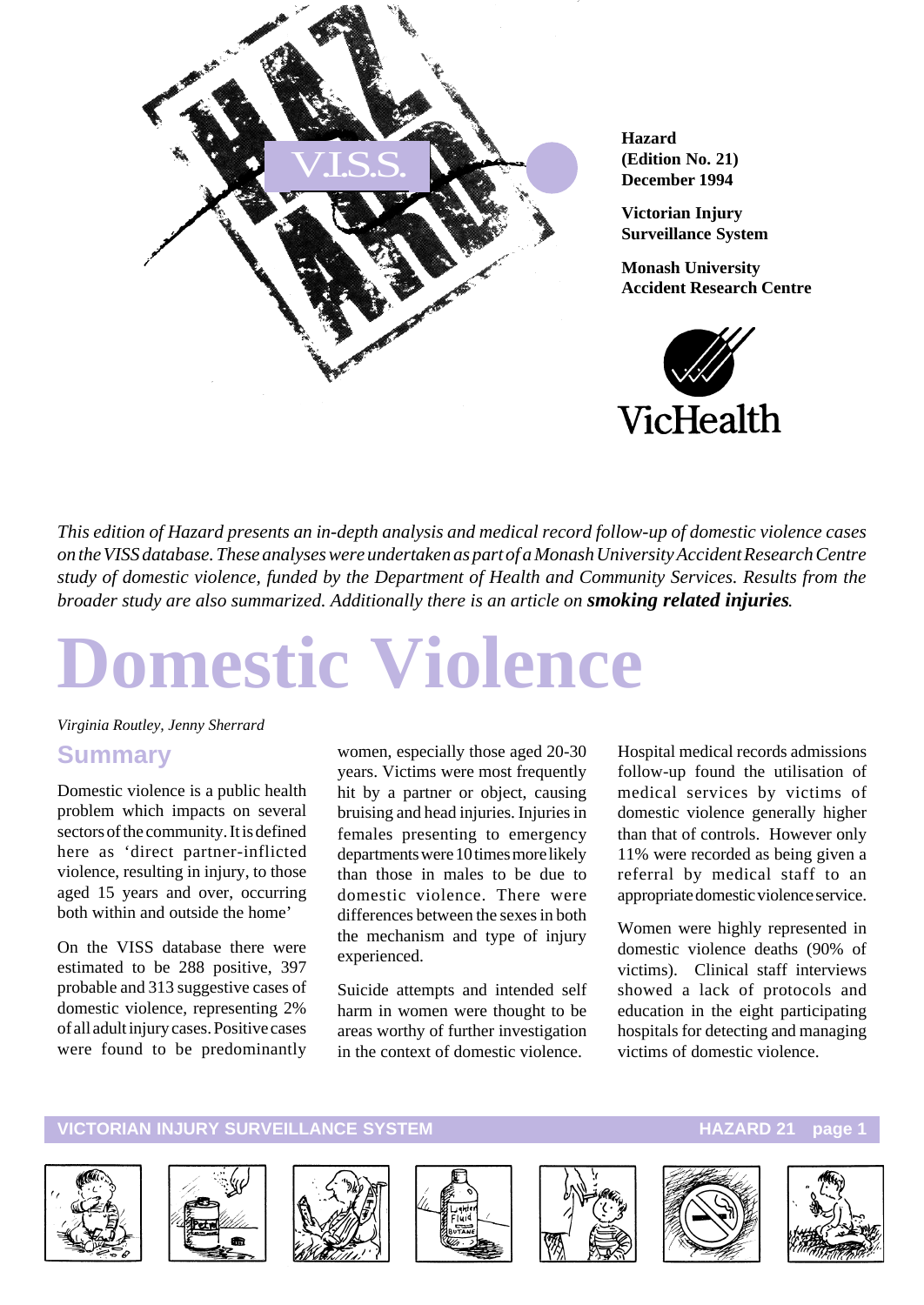#### **Introduction**

Domestic violence impacts on the economy, health services, policing, court and welfare systems, as well as on the victims and perpetrators of domestic violence. This report focuses on injuries presenting to the hospital and coronial sectors as the result of domestic violence and examines those cases in the context of all violence and all injury.

Consistent findings of a literature search:

Over-representation of women as victims of domestic violence, under detection of domestic violence, overuse of medical, health, psychiatric and social services by victims of domestic violence, repeated presentations, various barriers to the identification, management and recording of domestic violence, high rates of suicide by victims of domestic violence, a cyclical nature of abuse, a relationship between child and adult victimisation, history of family violence, a high incidence of domestic violence injury during pregnancy, and, a lack of protocols and training concerning the identification, management and recording of domestic violence by professional personnel.

#### **Definition**

The definition of domestic violence varies across different groups and settings. This has posed major problems in accurately estimating the true prevalence of domestic violence.

1. Western Hospital 1/1/91 to 31/12/92, Latrobe Regional Hospital 1/7/91 to 30/6/93, Royal Melbourne Hospital 1/3/92 to 28/2/94 and Preston & Northcote Community Hospital 1/3/92 to 28/2/93.

Studies have used varying and overlaping definitions of domestic violence, which may include the related definitions of spouse abuse, partner abuse, wife abuse, and family violence. These differences have led to a number of estimates of the problem which cannot be compared.

The definition of domestic violence adopted here is 'direct partnerinflicted violence, resulting in injury, to those aged 15 years and over, occurring both within and outside the home'.

According to Stark and Flitcraft (1991) domestic violence encompasses three levels of delineation. That is, positive (definite partner-inflicted assault), probable (assaultive injury not recorded as a street assault, anonymous mugging or robbery) and suggestive (explanation inconsistent with the injury sustained) cases of domestic violence.

The Victorian Injury Surveillance System, Victorian Inpatient Minimum Dataset (hospital admissions) and Coroner's Facilitation System databases and hospital patient medical records were accessed to determine the level and nature of domestic

#### **Adult Violence (Injured Persons) Table 1**

violence in the community. The results are outlined as follows.

# **1. Victorian Injury Surveillance System database**

On the VISS database there were 7877 cases of adult violence. This represented 15% of all injury cases who had presented to the emergency departments of the Western Hospital, the Latrobe Regional Hospital and the Royal Melbourne Hospital ( two years) and the Preston & Northcote Community Hospital (one year) aged 15 years and over.<sup>1</sup> The pattern of violence presenting to these hospitals is shown in Table 1.

VISS domestic violence cases shall be analysed according to positive, probable and suggestive cases as defined by Stark and Flitcraft.

#### **Positive domestic violence cases (n=288)**

These represented 0.6% of all adult injury cases and comprised violence cases in which it was entirely clear in the narrative section on the VISS form that direct physical violence resulting in injury was inflicted on a

| <b>Types of Violence</b>               | <b>Males</b> |               | <b>Females</b> |               | <b>Total</b> |               |
|----------------------------------------|--------------|---------------|----------------|---------------|--------------|---------------|
|                                        | N            | $\frac{0}{0}$ | N              | $\frac{0}{0}$ | N            | $\frac{6}{6}$ |
| <b>Assaults</b><br>Intended self harm, | 3511         | 44            | 926            | 12            | 4437         | 57            |
| suicide                                | 1089         | 14            | 1375           | 17            | 2464         | 31            |
| Other*                                 | 754          | 10            | 222            | 3             | 976          | 12            |
| Total                                  | 5354         | 68            | 2523           | 32            | 7877         | 100           |

VISS: >=15 yrs, WH (2yrs), LRH (2yrs), RMH (2yrs), PANCH (1yr)

*Positive domestic violence cases are predominantly included in assaults. \* Mostly assailants in fights and victims of injury unintentionally self-inflicted in anger.*

#### **VICTORIAN INJURY SURVEILLANCE SYSTEM AND RESERVE THE RESERVE HAZARD 21 page 2**













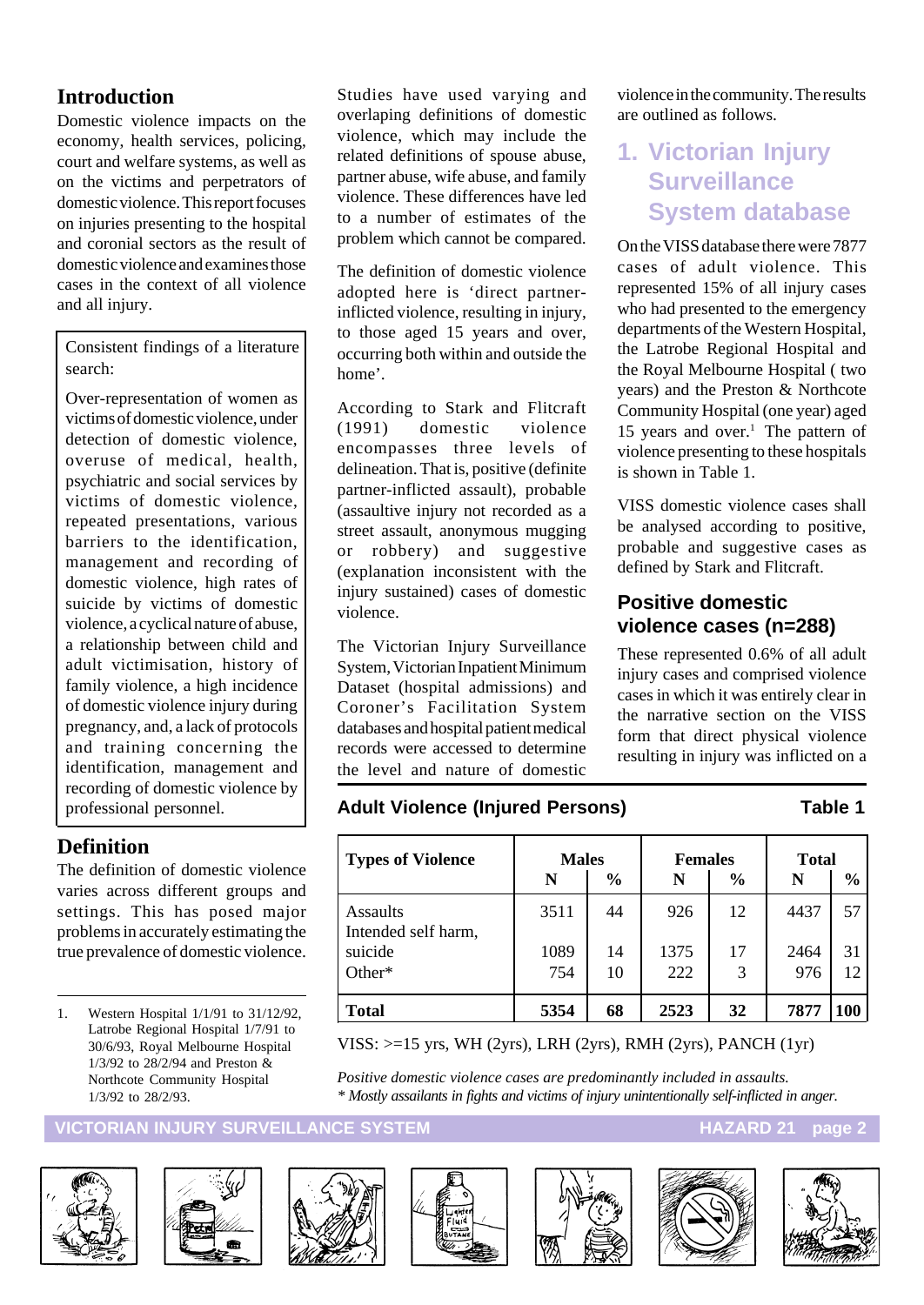partner.2 Excluded were intended selfharm or suicide cases, those which on inspection of the narrative did not contain partner terms, those which were self-inflicted following on an argument with the partner, those which did not have the partner as the assailant or those which used the terms either '*claimed'* or '*domestic'* without further clarification*.*

#### **Characteristics**

Presentations in this category were concentrated in the 20-29 year age group (39% of cases) and steadily declined after this age. Females represented 83% of presentations and a lesser proportion of admissions (72%). There were 43 cases of admission to hospital, representing 15% of all presentations. This compares with 17% for adult all-injury presentations.

There was no pattern of monthly distribution of cases which was easily explainable, basically peaks of March and July and lows of June and August. Almost 60% occurred in the home, largely the victim's own living/ sleeping area.

#### **Mechanism of Injury**

The most frequent mechanisms of injury were:

- i) To be hit by a partner or object (74%)
- ii) To be pushed against or otherwise forced to hit against an object or surface (12%)
- iii) To be grazed, abraded, lacerated or punctured by an object (12%).
- 2. Husband, wife, boyfriend, girlfriend, domestic, partner, defacto, fiancee, boy friend, girl friend, man friend, lady friend.

#### **ICTORIAN INJURY SURVEILLANCE SYSTEM** And the state of the HAZARD 21 page 3







The second category was almost entirely female. They were most often pushed (n=13) eg '*Patient pushed into glass door by husband*', thrown (n=10) eg '*Husband threw her onto kitchen tiles. Hit head'* or forced to hit against something eg '*Boyfriend pulled her out of car, hitting head on road'*. Injuries were most often inflammation, swelling and bruising.

The final category were most often male (64% of cases). The injuries were usually lacerations, punctures and penetrating wounds to the upper extremities and trunk. Knives and window glass were frequently used to cause the injury. The injuries were frequently severe with 36% admitted to hospital.





*VISS: >=15 yrs, WH (2yrs), LRH (2yrs), RMH (2yrs), PANCH (1yr)* n=473 injuries *Note: Up to 3 injuries can be noted per case, average here is 1.6.*

#### **Nature of Injury (Positive D.V. cases) Table 2**

| <b>Nature of Injury</b> | <b>Domestic violence</b><br>$\frac{0}{0}$<br>$(n=473$ injuries) | All injury<br>$\frac{0}{0}$<br>$(n=64,577$ injuries) |
|-------------------------|-----------------------------------------------------------------|------------------------------------------------------|
| <b>Bruising</b>         | 36                                                              | 11                                                   |
| Lacerations             | 19                                                              | 21                                                   |
| Inflammation, swelling, |                                                                 |                                                      |
| oedema, pain            | 15                                                              | 12                                                   |
| <b>Fractures</b>        | 10                                                              | 16                                                   |
| Other                   | 20                                                              | 40                                                   |
| Total                   | <b>100</b>                                                      | 100                                                  |

*VISS: >=15 yrs, WH (2yrs), LRH (2yrs), RMH (2yrs), PANCH (1yr) Note: Up to 3 injuries can be noted per case.*



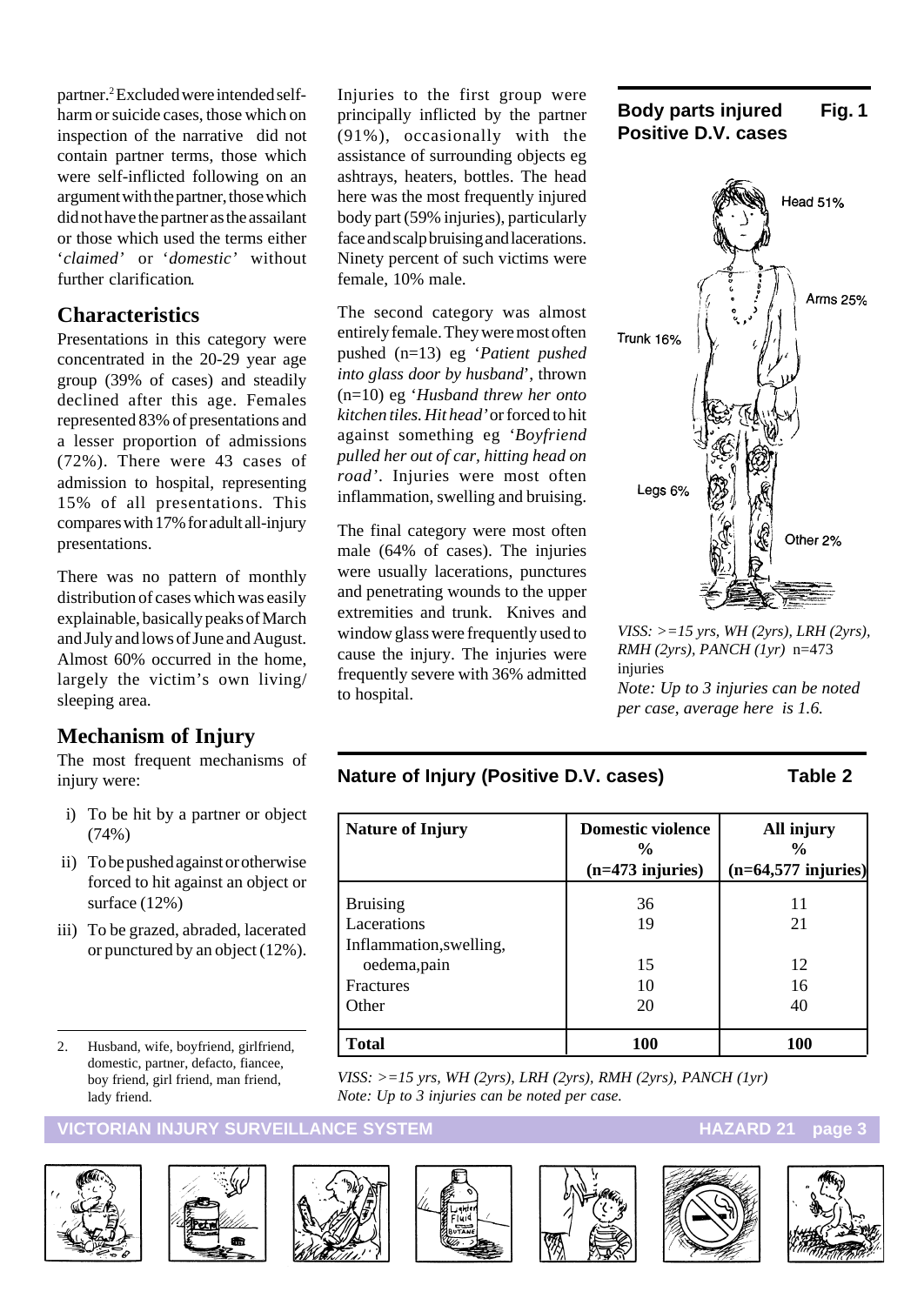### **Injuries**

Up to 3 injuries can be noted per case (in order of severity). Domestic violence noted 1.6 injuries per case, compared with 1.2 for all-injury adult cases. The most frequently injured body part was the head (51% injuries) particularly face and scalp bruising, lacerations and inflammation, concussion, nose fractures and external mouth lacerations; followed by the arms (25%), particularly finger, hand and forearm lacerations and shoulder bruising and the trunk (16%), particularly bruising to the chest and lower back. (See Figure 1)

Only one quarter of adult injuries overall were head injuries compared with 51% for domestic violence cases. There is clearly therefore an overrepresentation of head injuries and bruising (see Table 2). In fact 3% percent of all bruising and 5% of all head bruising cases were associated with positive domestic violence.

#### **Disposal**

Table 3 describes the outcomes of presentations to the emergency departments of Victorian Injury Surveillance System participating hospitals.

Clearly the most frequent outcomes were a *significant treatment,*especially *treated referral GP* and *treated , no referral.*

It should be noted that at least 18 of the assailants were former partners, particularly boyfriends. There were 21 cases where defacto partners were assailants and 7 where the victim was pregnant, 3 at 17 weeks.

#### **Sex Differences**

There were 239 positive cases of female victims of domestic violence, 49 cases of males. The ratio of females

### **Outcome of presentations to emergency departments**

**Table 3**

| <b>Disposal</b>                                | $\frac{6}{9}$ | $(n=288)$ |
|------------------------------------------------|---------------|-----------|
| <b>Assessment only</b>                         |               | 9%        |
| <b>Minor Treatment</b>                         |               | 28%       |
| - Treated no referral                          | 28%           |           |
| Significant treatment                          |               | 47%       |
| - Treated referral O.P.D                       | 10%           |           |
| - Treated referral GP                          | 20%           |           |
| - Treated other referral                       | 6%            |           |
| - Casualty review                              | 11%           |           |
| <b>Admissions</b>                              |               | 15%       |
| - Short stay observation ward                  | 5%            |           |
| - Admitted (Short stay ward or inpatient ward) | 10%           |           |
| <b>Transferred</b>                             |               | $1\%$     |
| <b>Total</b>                                   |               | 100%      |

*VISS: >=15 yrs, WH (2yrs), LRH (2yrs), RMH (2yrs), PANCH (1yr)*

to males is therefore 5:1. Female victims were 1.3% of all female injury cases, men 0.14% ie although rare compared with unintentional injury, women who presented to emergency departments with injury were approximately 10 times more likely than men to present with injuries attributable to domestic violence.

There were very clear differences between male and female domestic violence (See Table 4). Women were more likely than men to become victims in their own home, to have been injured by being hit by their partner or by hitting against something and to suffer bruising and inflammation, especially to the head. Men were more likely to be admitted to hospital ie their injuries were probably more severe. They far more frequently than women were lacerated or punctured by knives, especially to the head and arms. The *hit by a partner or object* category was of equal

proportions for men and women and this for men usually comprised being hit by cars, ashtrays, footwear etc, usually resulting in lacerations, abrasions or bruising.

#### **Domestic Violence Injuries Compared with all Injuries**

Comparisons are made here of the proportions of domestic violence injuries with all injury for each sex, as in Table 4 but with more detail. Women's domestic violence injuries compared with all women's injury cases were most likely to be bruising and/or were to the head area. More precisely for bruising they were to the eyes, ocular adnexa, nose, mouth (external), ears, face and scalp, skull, external neck, head (other), lower and upper leg, forearm and trunk.

Men's domestic violence injuries compared with all men's injuries tended to be lacerations, abrasions,

#### **VICTORIAN INJURY SURVEILLANCE SYSTEM AND RELATION CONTROLLY AND HAZARD 21 page 4**













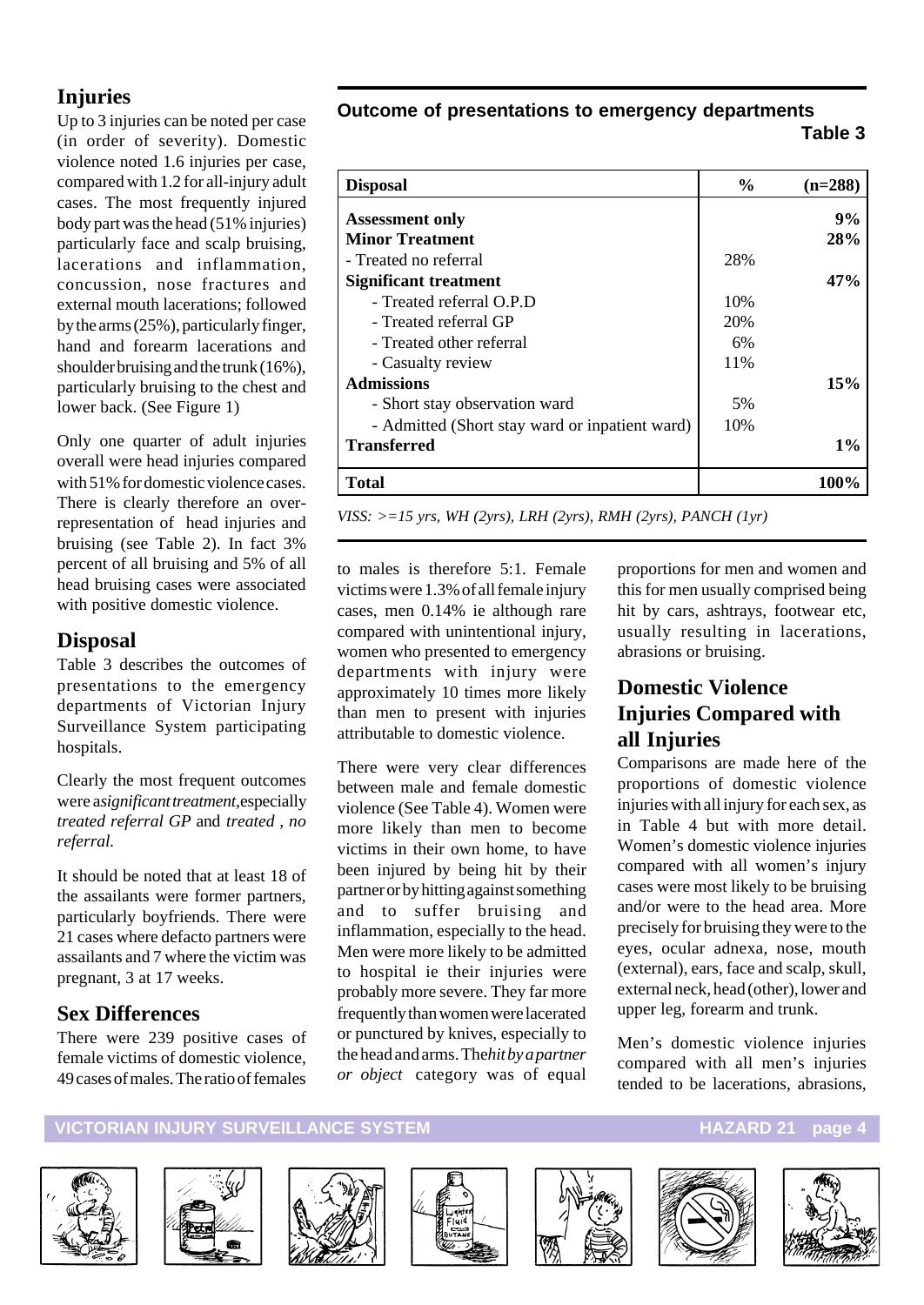#### **Positive domestic violence and all-injury Table 4 comparisons by sex**

|                                       |              | <b>Positive DV cases</b> |              | All injury cases |  |
|---------------------------------------|--------------|--------------------------|--------------|------------------|--|
| <b>Characteristic</b>                 | Male         | <b>Female</b>            | <b>Male</b>  | <b>Female</b>    |  |
|                                       | $(n=49)$     | $(n=239)$                | $(n=34,881)$ | $(n=18, 439)$    |  |
|                                       |              |                          | % Cases      |                  |  |
| Location                              |              |                          |              |                  |  |
| Own home                              | 40%          | 50%                      | 18%          | 32%              |  |
| Other home                            | 14%          | 8%                       | 4%           | 3%               |  |
| <b>Mechanism</b>                      |              |                          |              |                  |  |
| Hit against victim moving             | 4%           | 13%                      | 31%          | 44%              |  |
| Hit by, other moving                  | 45%          | 78%                      | 21%          | 11%              |  |
| Grazed, abraded, lacerated, punctured | 43%          | 6%                       | 20%          | 13               |  |
| <b>Admission rate</b>                 | 24%          | 13%                      | 16%          | 20%              |  |
|                                       | (% Injuries) |                          |              |                  |  |
| Injuries (Up to 3 per case)           |              |                          |              |                  |  |
| Lacerations                           | 41%          | 16%                      | 24%          | 1.5%             |  |
| <b>Bruising</b>                       | 14%          | 40%                      | 10%          | 12%              |  |
| Abrasions                             | 13%          | 8%                       | 5%           | 4%               |  |
| Fractures                             | 8%           | 9%                       | 16%          | 18%              |  |
| Inflammation,swelling,oedema,pain     | 4%           | 17%                      | 11%          | 14%              |  |
| Penetrating wound, punctures          | 11%          | 2%                       | 2%           | 2%               |  |
| <b>Bites</b>                          | 5%           | 0.20%                    | 1.50%        | 2%               |  |
| <b>Body Part</b>                      |              |                          |              |                  |  |
| Head injuries                         | 25%          | 56%                      | 28%          | 19%              |  |
| Arms                                  | 46%          | 22%                      | 35%          | 30%              |  |
| Legs                                  | 8%           | 5%                       | 22%          | 30%              |  |
| Trunk                                 | 16%          | 16%                      | 9%           | 11%              |  |
|                                       | $(\%$ cases) |                          |              |                  |  |
| Causes (Up to 2 per case)             |              |                          |              |                  |  |
| Other adult                           | 37%          | 72%                      | 13%          | 6%               |  |
| Knives                                | 31%          | 3%                       | 3%           | 3%               |  |

*VISS: >=15 yrs, WH (2yrs), LRH (2yrs), RMH (2yrs), PANCH (1yr)*

penetrating wounds, punctures and bites. More precisely than in Table 4 these were to the shoulder, the upper arm, the forearm, the face and scalp (including nose) and the chest. These were the injuries used to identify the suggestives.

 It is interesting to note that for the positive domestic violence cases identified victims were less likely to have filled out forms than were injury cases overall (46% of forms completed by domestic violence victims compared with 63% for injury victims overall). Missing forms were

completed by data processors from hospital medical records.

### **Probable Cases (n=397)**

Stark and Flitcraft define 'probable' as those cases where the injuries in the person are the result of an assault but the injuries were not sustained in a street assault, mugging or robbery. However if applied to the VISS population males heavily outweigh females since males predominate for violence related injuries. This is inconsistent with the male to female ratio for positive domestic violence cases.

An alternative method therefore was to read through a sample of one line descriptions of female assaults and estimate the numbers who could possibly be cases of domestic violence not already included under positives and apply the male:female positive ratio to that number of females. There were therefore 265 such probable female assaults, and 53 males making a total of 318 for probable cases.

Additionally there were 77 cases where the term *domestic* was noted in association with violence but a partner term was not included. These cases had previously been excluded from the positives.

This probable group clearly should also contain the two cases which had the word '*claimed*' in the description of how their injury occurred.

Summing the 3 categories gives a total estimate for probables of 397 cases.

## **Suggestive Cases (n=313)**

Suggestive cases were defined as those cases whose explanations did not account for or were inconsistent with the injury sustained.

Detailed examination of the 2531 cases of all women who had injuries typical of domestic violence i.e. bruising and/or head injuries, yielded 261 suggestive cases after making certain assumptions e.g. aged under 50 years, not victims of motor vehicle accidents. It was impractical to apply the same methodology to men, lacertations being both their most common domestic violence and overall injury. Applying therefore the 5:1 female to male positive domestic violence ratio yielded 52 males giving a total of 313 suggestive cases.













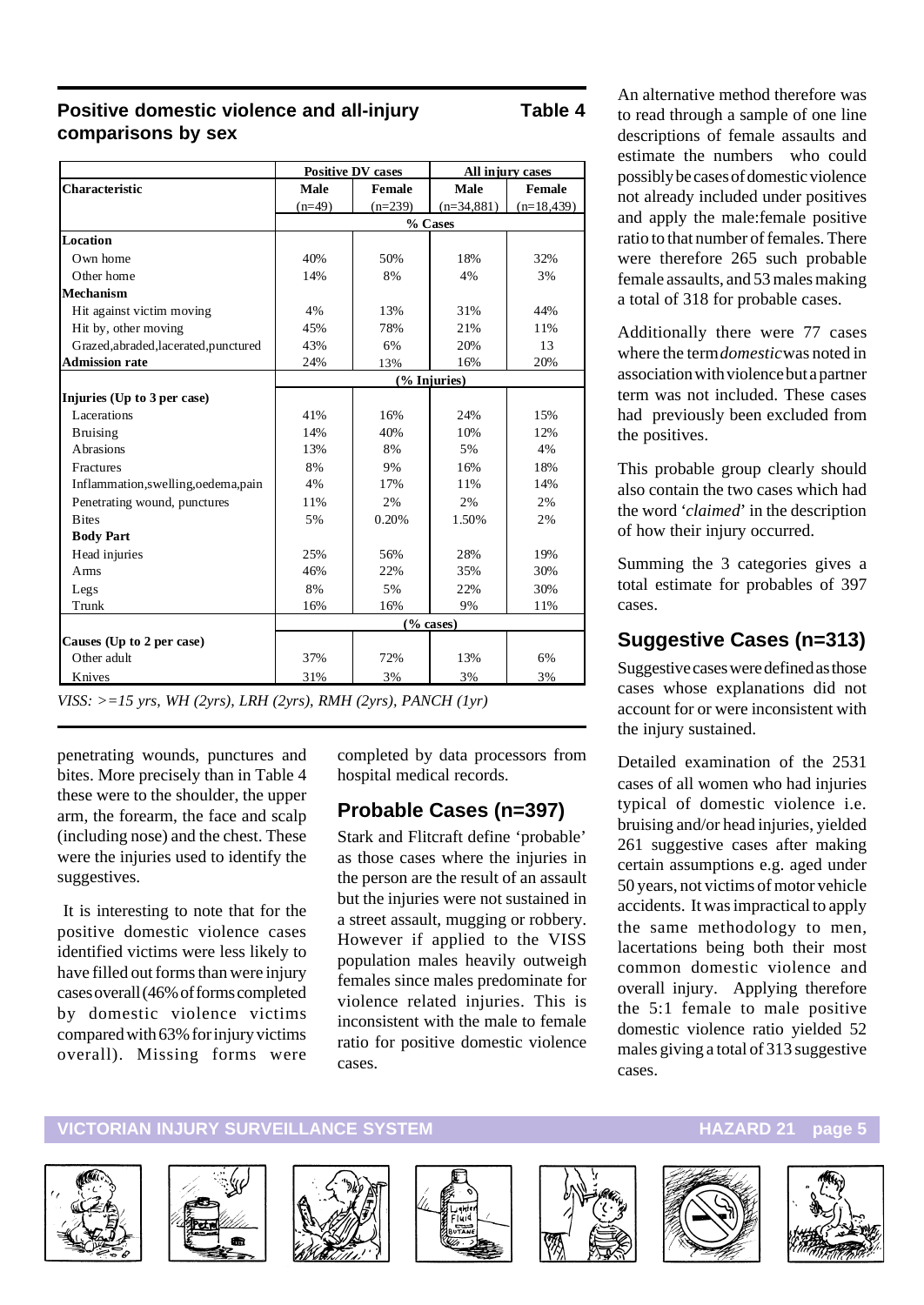#### **Suicide and Intended Self-harm**

These cases have so far been excluded from the analysis because they have not neatly fitted into the definition of domestic violence injury.

The results of investigations of the one line descriptions for male and female presentations for suicides/ intended self-harm aged between 15 and 50 years are shown below in Table 5.

Intended self-harm and suicide attempts were predominantly female (57% cases). They represented 7% of all female injury presentations, 21% of admissions. There is possibly some connection with domestic violence. Investigation of the 1782 female admissions aged under 50 years (the more likely group for domestic violence) revealed an extremely high proportion of 39% who had been admitted for self-harm or suicide compared with 13% for men in the same age group. Ninety percent of the female admissions for self-harm or suicide aged under 50 years had presented with poisonings, largely from sedatives, tranquillisers, psychotropics; paracetamol and other analgesics and alcohol (not rank ordered).

It appears that there needs to be further investigation of the relationship between self-harm, suicide and partner related violence. Many descriptives were not very revealing of the reasons for the suicide/intended self-harm attempts eg '*Having relationship problems. Drank methylated spirits plus self-mutilation'; 'Feeling depressed. Took 20 paracetamol tablets'.*

#### **Suicide/intended self-harm presentations Table 5**

| Cause                                                                                                                              | <b>Male</b><br>N | <b>Female</b><br>N      | <b>Total</b><br>N        | <b>Total</b><br>$\frac{0}{0}$ |
|------------------------------------------------------------------------------------------------------------------------------------|------------------|-------------------------|--------------------------|-------------------------------|
| Domestic/relationship problems<br><b>Domestic Violence Related</b><br>Following argument with partner<br>Other/insufficient detail | 42<br>42<br>967  | 125<br>18<br>75<br>1036 | 167<br>23<br>117<br>2003 | 7.2<br>1.0<br>5.1<br>86.7     |
| Total suicide/intended self-harm                                                                                                   | 1056             | 1254                    | 2310                     | 100.0                         |

*VISS: WH (2yrs), LRH (2yrs), RMH (2yrs), PANCH (1yr). 15-50 years*

#### **Summary of emergency department presentations Table 6 Major categories by sex as a proportion of all injury presentations**

| <b>Domestic</b>   | <b>Male</b> |               | <b>Female</b> |               | <b>Total</b> |               |
|-------------------|-------------|---------------|---------------|---------------|--------------|---------------|
| violence category | N           | $\frac{6}{9}$ | N             | $\frac{6}{6}$ | N            | $\frac{0}{0}$ |
| Positive          | 49          | 0.1           | 239           | 0.5           | 288          | 0.6           |
| Probable          | 93          | 0.2           | 309           | 0.6           | 402          | 0.8           |
| Suggestive        | 52          | 0.1           | 261           | 0.5           | 313          | 0.6           |
| Negative          | 34,687      | 65.0          | 17,630        | 33.0          | 52,317 98.0  |               |
| <b>Total</b>      | 34,881      | 65.4          | 18,439        | 34.6          | 53,320       | <b>100</b>    |

*VISS: >=15 yrs, WH (2yrs), LRH (2yrs), RMH (2yrs), PANCH (1yr)*

#### **Summary - Emergency department presentations (VISS)**

The summary figures for domestic violence injury in Table 6 appear to represent a very small proportion of injury presenting to the emergency departments of VISS hospitals, even combining positives, probables and suggestives leads to only 2% of all emergency department presentations. These results appear to be inconsistent with published literature, particularly that coming from the U.S.A.

The difference could partially be explained by the results of the Brisbane telephone survey in which 50% of domestic violence victims presented to general practitioners (GPs) and only 10% to emergency departments. The likelihood of presenting to G.Ps rather than emergency departments may be different in the U.S.A. At least one of the U.S.A studies took place in innerurban black communities and applied solely to women (Stark and Flitcraft) so the socio-economic base would differ from the VISS database.

The VISS data includes 2 years of rural data (Latrobe Regional Hospital) and this hospital appears to have a much lower level than the inner urban Royal Melbourne and Western













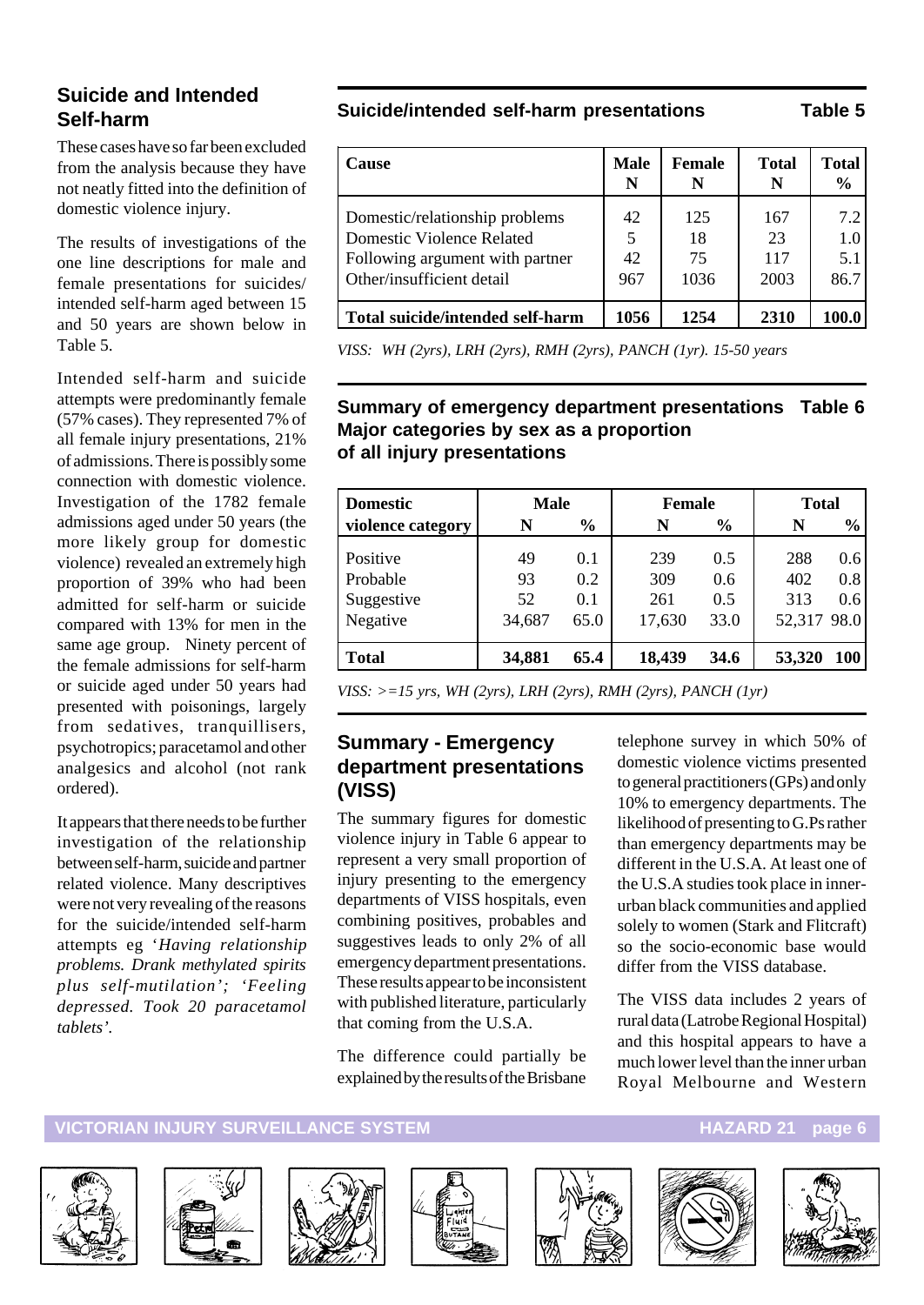Hospitals in particular, thereby reducing the overall proportion of domestic violence injury. Also the approximately 12% of missed presentations may contain overrepresentation of domestic violence victims, assuming they are less likely to complete forms than other injury cases (85% of all possible forms completed RMH,WH, PANCH, LRH (Moe), 100% LRH (Traralgon).

As an additional explanation there is not necessarily a consistency of the definition of domestic violence between studies eg suicide attempts following quarrels. These have been excluded under our definition of partner-inflicted injury but have possibly been included in other studies.

Under reporting appears to be considerably less in Victorian Injury Surveillance System hospitals compared with emergency department studies elsewhere. The role of the Victorian Injury Surveillance System form as a pseudoprotocol could be a partial explanation.

Even allowing for all these partial explanations, the 2% of all emergency department cases presenting with possible, probable or suggestive domestic violence remain less than other studies suggest.

#### **Under detection**

As estimate of under detection of domestic violence, calculated by estimating probable and suggestive cases as a proportion of total positive, probable and suggestive cases, yielded 70%. This is based on the assumption that detection equates with the victim clearly stating in the VISS narrative that their injuries were directly partner inflicted i.e. positive domestic violence cases.

## **2. VISS Admissions - Medical records followup**

Data was extracted, with Ethics Committee approval, from the hospital medical records of 44 definite cases of domestic violence and 44 controls (initially selected from all VISS cases admitted to hospital). However, some of the data which could have provided considerable insight into the circumstances surrounding certain cases of domestic violence were not included in medical histories. Females comprised 75% of the victims of domestic violence requiring hospital admission.

An overview of the total number of hospital presentations/admissions to the index hospital highlights the repeated use of services by the domestic violence cases. A larger number of domestic violence victims (57%) were recorded as having more than one prior admission to the index hospital than the controls (36%). Similarly, more victims of domestic violence (57%) were noted as having previous presentations to the index hospital than were the control group (9%).

A number of differences were found between the domestic violence and control groups. Significant differences were found for involvement of police and ambulance services, a history of alcohol abuse and current alcohol abuse, injuries to the head and trunk, referral to a social worker, and previous non-domestic violence related presentations or admissions to hospital for the domestic violence group. Although this supports the general premise that the utilisation of medical services by victims of domestic violence is

generally higher than that of controls, only 11% of victims were recorded as being given a referral by medical staff to an appropriate domestic violence service. In fact, referrals to the outpatient department, general practitioners and psychiatrists were more common in the control group than the domestic violence group. Although partly explained by the presence of suicide attempts in the control group, this suggests that domestic violence victims may not be followed up appropriately by medical services.

Interestingly, 20% of the control group (women under 40 years selected from VISS presentations as negative cases of domestic violence) were excluded from the study because they were subsequently found to have a history of suspected abuse when their medical records were examined in detail. This appears to have some connection with the figure of 39% of female admissions on the VISS database aged under 50 years who had been admitted for self-harm or suicide (discussed under VISS suicide attempt section, page 6). The similarity with other studies merits further research using a larger sample of medical records to determine the significance of this result.

A crude estimate of under detection can be extrapolated from the analysis of medical records cases. In all, a total of 55 potential controls were selected and 11 (20%) rejected after examination of the files. Although the numbers are very small these figures give a very crude estimate of the potential level of under detection of domestic violence defined in the broader sense (beyond domestic violence injury). It suggests that up to 1 in 5 admissions for injury in women under 40 years, (after presentation at

#### **VICTORIAN INJURY SURVEILLANCE SYSTEM AND RESOURCE HAZARD 21 page 7**













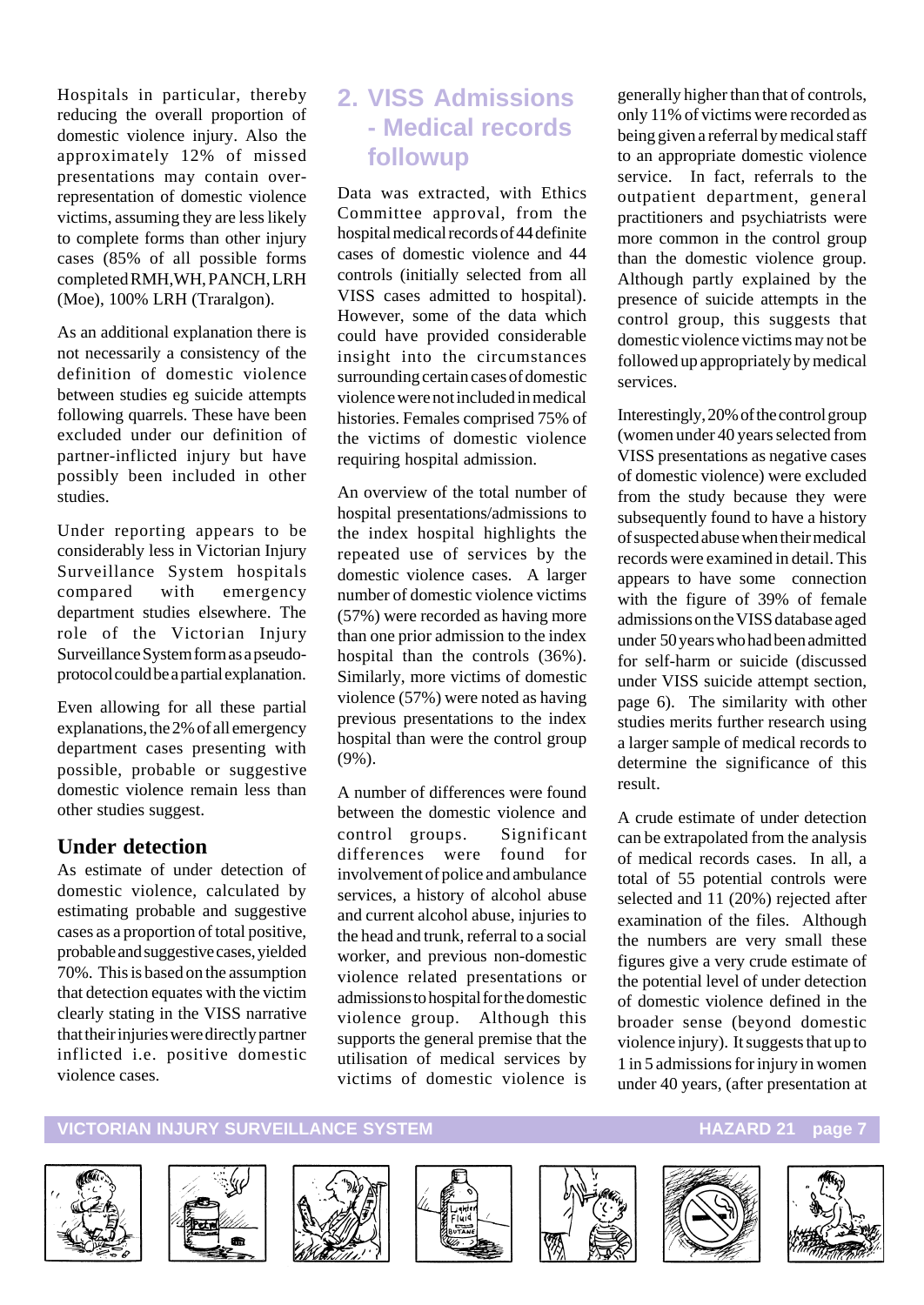emergency departments), may be associated with a history of domestic violence, or be self-inflicted injury following a domestic dispute. However this crude estimate should be interpreted with caution.

# **3. Admissions data - Victorian Inpatient Minimum Database (VIMD)**

The hospital admissions for assault in Victoria are shown in Table 7 for the period 1987/88-92/93. Males are disproportionably represented in admissions to hospital for assault, with an overall male to female ratio of 5:1 compared with deaths due to assault with a ratio of 1.5:1. However, because of the coding system, the proportion of admitted cases resulting from domestic violence injury cannot be discriminated from the database. It is clear that VIMD in its current form can offer little useful information on hospital admissions due to domestic violence. Additional codes in the ICD classification for type of perpetrator in assault cases would clarify and contribute to information on the nature and extent of domestic violence cases admitted to hospital.

## **4. Deaths - Coroner's Facilitation System**

Domestic violence injury deaths as a proportion of all injury death are low

(Table 8). However, the proportions of assaultive deaths in women due to domestic violence for the financial years 1989/90 and 1990/91 were 71% and 42% respectively, whereas the proportions for men were only 3% and 2.4%. Not only are deaths due to assault in women more likely to be as a result of domestic violence compared with men, but of all domestic violence deaths, women are highly overrepresented (90% of all domestic violence victims).

The total number of deaths due to domestic violence for the two years was 30. Of these, the main perpetrator was the husband (61% in 1989/90 and 50% in 1990/91) or boyfriend (22% in 1989/90 and 25% in 1990/91). The

#### **Frequency and Percentage of Hospital Admissions for Assault Table 7**

| <b>Admissions</b>             | 1987/88 | 1988/89 | 1989/90 | 1990/91 | 1991/92 | 1992/93 |
|-------------------------------|---------|---------|---------|---------|---------|---------|
| Intentional injury by another | 1986    | 2048    | 2078    | 2252    | 2275    | 2371    |
| All injuries public hospitals | 51242   | 53037   | 52418   | 55663   | 57571   | 65907   |
| % injuries due to assault     | 3.9     | 3.9     | 4.0     | 4.0     | 4.0     | 3.6     |

*VIMD: 1987/88-92/93 >= 15 yrs*

**Deaths due to all injuries, assaultative injuries, and domestic violence injury Table 8 Percentages of all injury deaths due to domestic violence injury.**

| <b>Deaths</b>                   | 1989/90             |                   |                                             | 1990/91                |                                       |                                             |
|---------------------------------|---------------------|-------------------|---------------------------------------------|------------------------|---------------------------------------|---------------------------------------------|
|                                 | <b>Male</b><br>n(%) | Female<br>$n$ (%) | <b>Total</b><br>$n\left(\frac{0}{0}\right)$ | <b>Male</b><br>$n$ (%) | Female<br>$n\left(\frac{0}{0}\right)$ | <b>Total</b><br>$n\left(\frac{0}{0}\right)$ |
| Deaths due to domestic violence | 1(0.1)              | 17(3.6)           | 18(1.1)                                     | 1(0.1)                 | 11(2.4)                               | 12(0.7)                                     |
| Deaths due to assault           | 32(2.6)             | 24(5.0)           | 56(3.3)                                     | 41 $(3.5)$             | 26(5.7)                               | 67 $(4.1)$                                  |
| Deaths due to all injury *      | 1221 (100)          | 475 (100)         | 1696 (100)                                  | 1175 (100)             | 456(100)                              | 1631(100)                                   |

*\* Deaths due to all injury includes all intentional and unintentional injury. Coroner's Facilitation System. (Victoria) 1989/90 to 1990/91.*

#### **VICTORIAN INJURY SURVEILLANCE SYSTEM AND RESERVE THE RESERVE HAZARD 21 page 8**













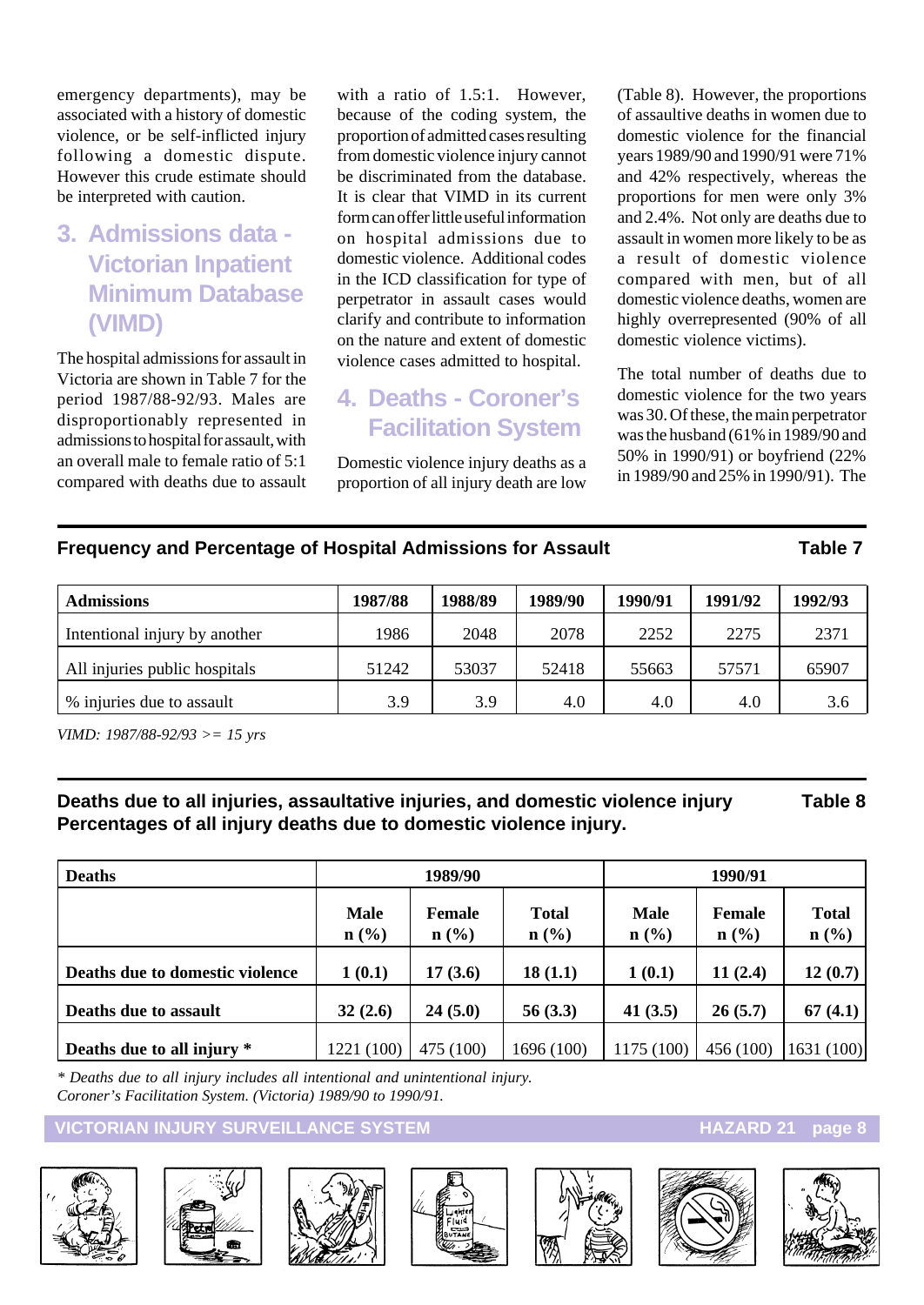use of guns and knives as weapons of death in domestic violence, in a high proportion of cases, provides some support for countermeasures aimed at gun and knife control.

# **5. Clinical staff interviews**

Additionally a total of 21 senior doctors and nurses from Emergency Departments and social workers were interviewed in eight VISS and non-VISS hospitals regarding their experience and knowledge of domestic violence. Overall, the results show in most of the eight participating hospitals a lack of protocols and education for detecting and managing victims of domestic violence.

#### **Recommendations**

A number of recommendations are made to assist in obtaining a better understanding and hence reducing domestic violence:

#### *Data*

- 1. Standardisation of definitions and terminology of domestic violence.
- 2. Investigation of the feasibility of linkage of justicial and police databases to give expanded measures of the prevalence of domestic violence
- 3. Data collection from general practice to determine the prevalence and characteristics of domestic violence presentation to this sector.

### *Education and Training*

4. Collaboration between Medical, Nursing and other relevant professional bodies to develop hospital protocols for the detection, management and prevention of domestic violence.

#### *Research*

- 5. Estimation of the level of under reporting of domestic violence injuries to the health care system by means of community surveys.
- 6. Ongoing reviews of successful countermeasures and implementation strategies.
- 7. Exploration of the role of domestic violence in suicide and attempted suicide and self-harm.
- 8. Determination of the most effective service provision model for domestic violence victims in crisis.

#### *General*

9. Adoption and implementation of the recently developed National and State Strategies for the Prevention and Control of Interpersonal Injury and Suicide.

#### **Acknowledgements**

Irene Brumen and Fiona Williams for their contributions to the Monash University Accident Research Centre report on which this article was based.

The above analysis has been part of a Monash University Accident Research Centre exploratory study commissioned by the Victorian Department of Health and Community Services.

A limited number of copies of the full 140 page report, 'Domestic Violence: Patterns and Indicators', which includes an extensive literature review is available from MUARC for persons with a professional interest in the area.

#### **References**

Council on Scientific Affairs, American Medical Association. Violence against women: Relevance for medical practitioners. *Journal of the American Medical Association*, 267 (23), p3184-3195, (1992).

Doctor's role in domestic violence cases. (Editorial) *Australian Medicine*, 1, 373-4, (1989).

Geffner, R., Rosenbaum, A., Hughes, H. Research issues concerning family violence. In V.B. Van Hasselt., R.L. Morrison., A.S. Bellack., & M. Hersen (Eds.). *Handbook of Family Violence*. New York: Plenum Press, (1988).

Nutbeam, Prof. D., Wise, M., Bauman, Dr. A., Harris, E., & Leeder, Prof. S. *Goals and targets for Australia's health in the year 2000 and beyond*. Department of Public Health - University of Sydney. Report prepared for the Commonwealth Department of Health, Housing and Community Services, Australia, (1993).

Public Health Association of Australia. Domestic violence. *Policy Statements* 1992, 12-14, (1992).

Stark, E., Flitcraft, A., Zuckerman, D., Grey, A., Robison, J., & Frazier, W. Wife abuse in the medical setting: An introduction for health personnel. *Domestic Violence: Monograph Series*, No. 7. National Clearinghouse of Domestic Violence, (1981).

Stark, E. & Flitcraft, A.H. Spouse Abuse (Ch. 6). In M.L. Rosenberg & M.A. Fenley (eds). *Violence in America: A Public Health Approach.* University Press, New York: Oxford, (1991).













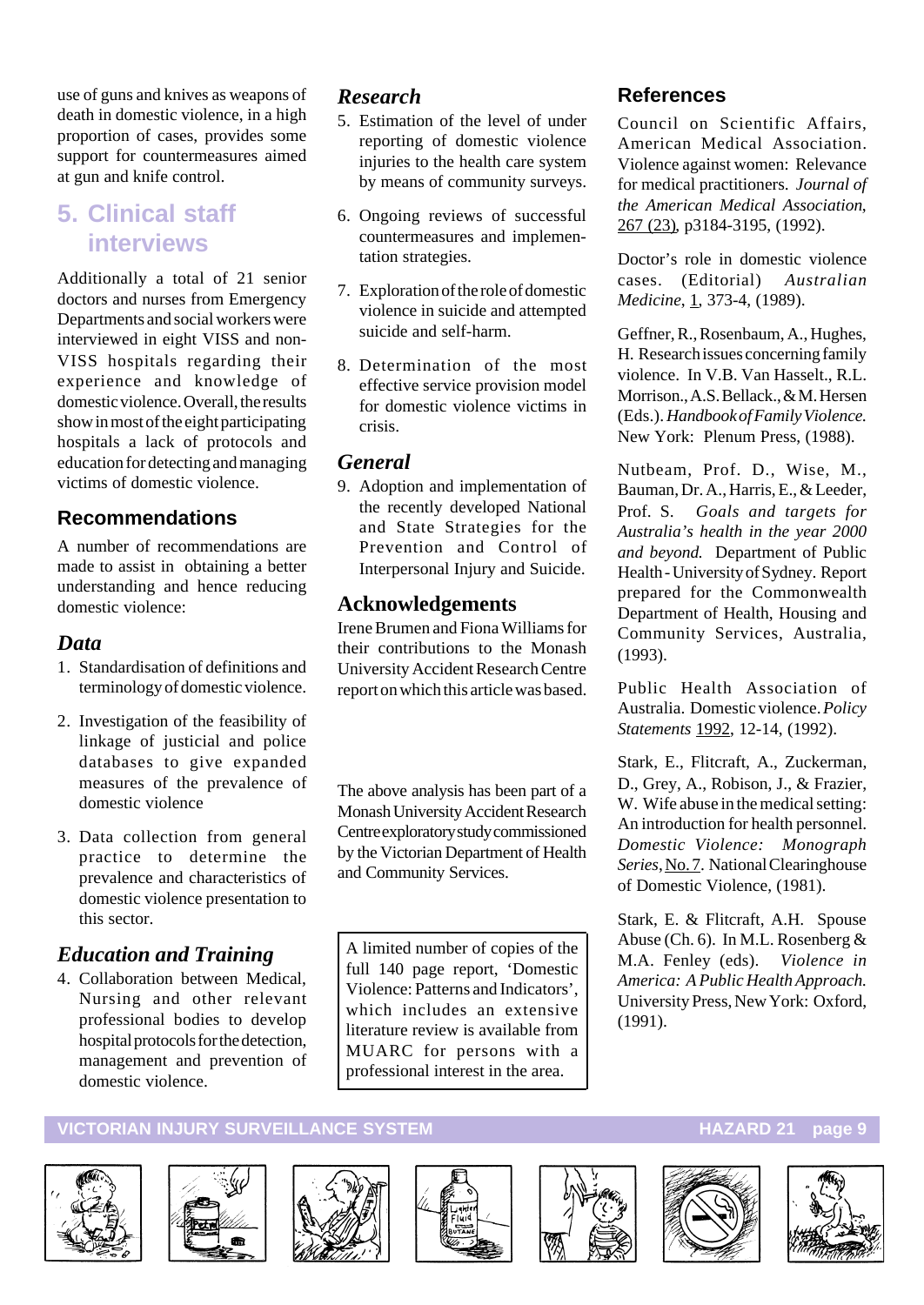# Smoking Related Injuries

#### *Julie Valuri \**

Cigarette and other smoking related products have been identified as responsible for deaths and severe injuries in the VISS and Coronial databases. These causes of injury are preventable by several measures.

## **VISS Database**

The following information is based on data collected from patients who presented with injuries or poisonings at the Emergency Departments of the Royal Children's Hospital (1988 - 93), Western Hospital (1989 - 93), Preston and Northcote Community Hospital (1989 - 93), Royal Melbourne Hospital (1992 - 93) and Latrobe Regional Hospital (91/92 - 1994). As collection of children's data commenced before that of adults, children's injuries are over represented resulting in the proportion of child injuries on the database being twice that of the all age parts of the collection. It was considered more appropriate to this topic to examine the complete database rather than investigate adults and children separately.

There are 165 cases of smoking related injuries recorded in the VISS database. Of these, 67% involved cigarettes, 30% cigarette lighters and 3% lighter fluids. Matches have been excluded in this group of injuries as they have multiple purposes and will therefore be examined separately later.

Injury cases which were smoking related accounted for 0.1% of cases on the database. Although this is quite low, the injuries sustained by the victim can be quite severe. Smoking related injuries have a 33% admission rate which is almost twice the rate for all injuries.



The majority of injuries (60%) were to children under 5 years of age with two thirds of these occurring to children under 2 years old (See Figure 1.) Two thirds of these child injuries were to males. The injury pattern in other age groups was fairly even except for a peak of 9% in the 15 to 19 year age group. This also showed that the majority of injuries were to males.

Almost two-thirds of smoking related injuries occurred in the home with most in the living/sleeping area. Fiftyeight percent of the victims were playing when the injury occurred, 4% were fighting/quarrelling, 4% intended to harm themselves and 3% were injured while at work.

The most common types of injury were burns (63%), mainly to the eyes, hands, face and scalp; and poisonings mainly from ingesting cigarettes. The most frequent body parts injured are shown in figure 2.

#### **Body Part Injured Figure 2**



*Source: VISS: RCH, WH, PANCH, RMH, LRH.* (n=224 injuries) *NB: Up to 3 injuries per case.*

#### **VICTORIAN INJURY SURVEILLANCE SYSTEM AND RESERVE THE RESERVE HAZARD 21 page 10**













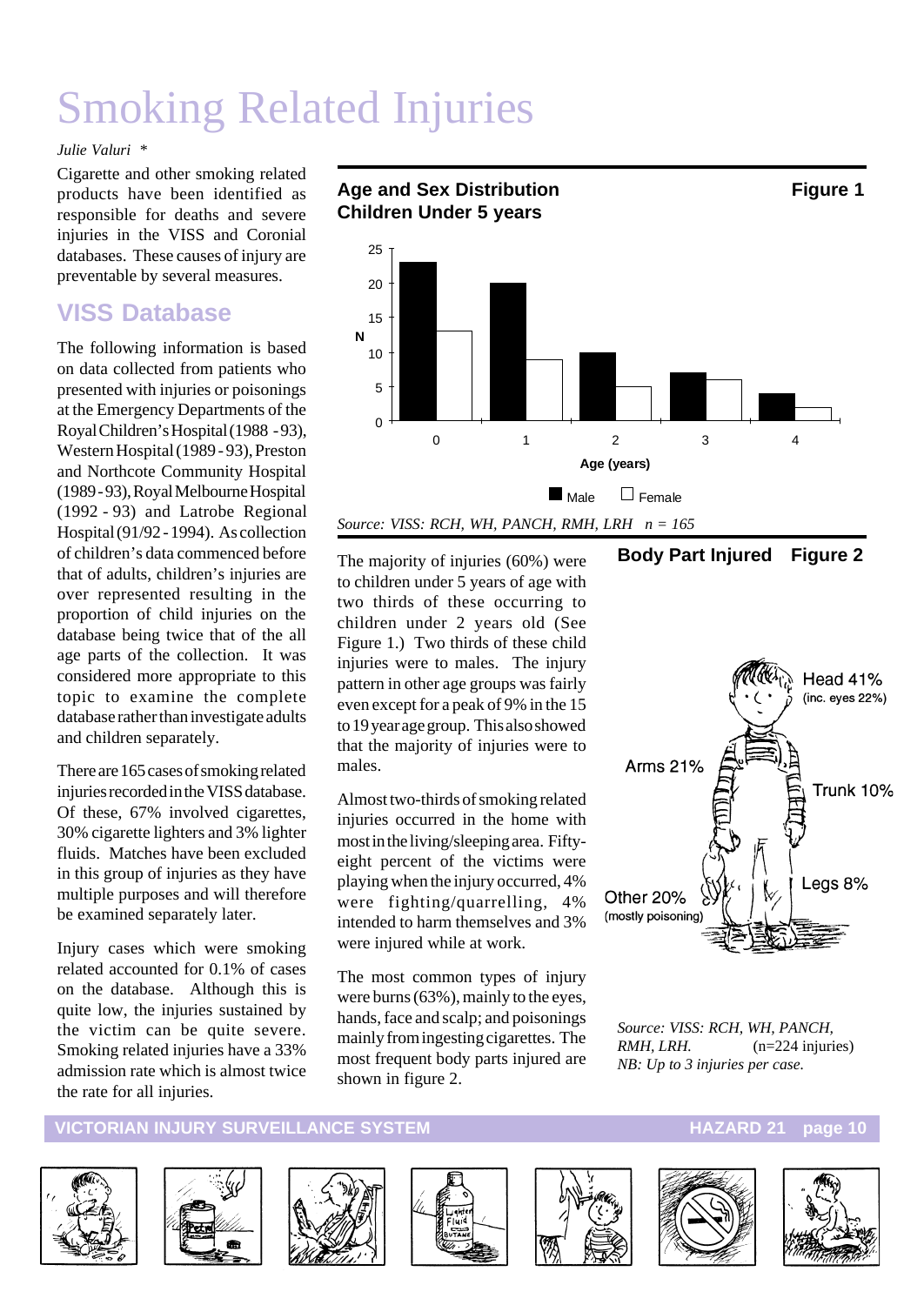#### **Cigarettes or tobacco (n = 112)**

Almost all of the injuries involved cigarettes and the majority occurred while children were playing. Over half were under 2 years old. Twentytwo percent of the victims required admission to hospital.

The most common causes of injury from cigarettes were the victim walking or running past or into someone with a lit cigarette (31%) injuring their eyes, and ingesting cigarettes (29%). There were also cases (6%) where the victim was handling volatile substances, eg. petrol, and then lit a cigarette causing the substance to ignite. Most of these cases occurred as a result of the victim still having traces of the substance on their hands.

Other causes of injury from cigarettes included: falling asleep while smoking (5%), children eating butts or ash left in ashtrays (4%) and explosions from gas leaks (2%).

Half of the injuries (51%) sustained from cigarettes were burns, especially to the eyes (21% of injuries); 26% poisonings and 6% foreign bodies, almost all to the eyes.

Four cases appear to be possible incidents of child abuse.

### **Cigarette Lighters (n = 51)**

Injuries from cigarette lighters were quite severe with an admission rate of 51%. Most injuries (41%) occurred to children under 5 years old, particularly 2 year olds. Over half (51%) of the under 5 year olds required admission.

In almost one half of cases the victims were playing with the cigarette lighter when the injury occurred and half of these involved a child setting a piece

of clothing/soft furnishing alight. Twelve percent involved fuel, gas, oil and aerosol spray when a lighter was used therefore causing an explosion to occur, and 8% set their hair alight.

Although most of the injuries were unintentional, there were cases found that were possibly self inflicted.

Over a third (35%) of the injuries were to the upper limbs, especially the hands, and 33% were to the head and face.

The Metropolitan Fire Brigade initiated a Juvenile Fire Awareness and Intervention Program (JFAIP) eight years ago on the premise that children light fires by playing with matches. They quickly identified that young children (aged 2, 3 & 4 years) found it difficult to light matches. It was discovered that children viewed cigarette lighters as toys and they were able to run them along the floor on carpet creating a spark wheel. (T. Hunter, personal communication) Therefore it seems that cigarette lighters are a greater problem to young children than matches.

#### **Lighter Fluids (n = 5)**

All five cases were admitted to hospital and were mostly 10 to 19 years of age. Four of the cases involved the victim inhaling/sniffing lighter fluid and one involved an explosion when used over a barbeque.

#### **Matches (n = 63)**

Injuries from matches have not been included when examing smoking related injuries as they are considered to be a multipurpose product. There were however, 63 cases found on the database.

Most of the injuries occurred to children in the 10 to 14 year age group (32%) and the under 5 year age group

(30%). The overall admission rate was 36% but for the 10 to 14 year age group the rate was higher with 50% being admitted.

Over half of the victims (57%) were playing with matches when, in most cases, they received burns. Of those playing with matches, almost half involved petrol, gas or hairspray. Sixteen percent involved a matchstick being inserted into the ear and in over half of the cases the victim was playing. Lighting matches near gas stoves, ovens and gas water services caused 10% of injuries to occur.

### **Deaths**

The following information is based on unnatural death data from the Victorian Coroner's Facilitation System database during the period 1989/90 to 1991/92. Over the 3 years there were 31 smoking related and 8 match related deaths investigated by the coroner.

#### **Smoking Related**

Forty-five percent of the smoking related deaths were persons aged 65 years and over and the majority of deaths (77%) were males. Alcohol was identified as a contributing factor in 13% of all smoking related deaths.

Almost half (48%) of the deaths occurred in the victim's own home, with half of these in the bedroom. Twenty-six percent occurred in a residential institution (incl. hospitals) and 26% in other residential areas (eg. tent, caravan).

The causes of death in the majority of cases (74%) were burns from fires. Smoke from fires caused another 23% of deaths.

Most of the injuries (42%) were from a fire ignited by a discarded











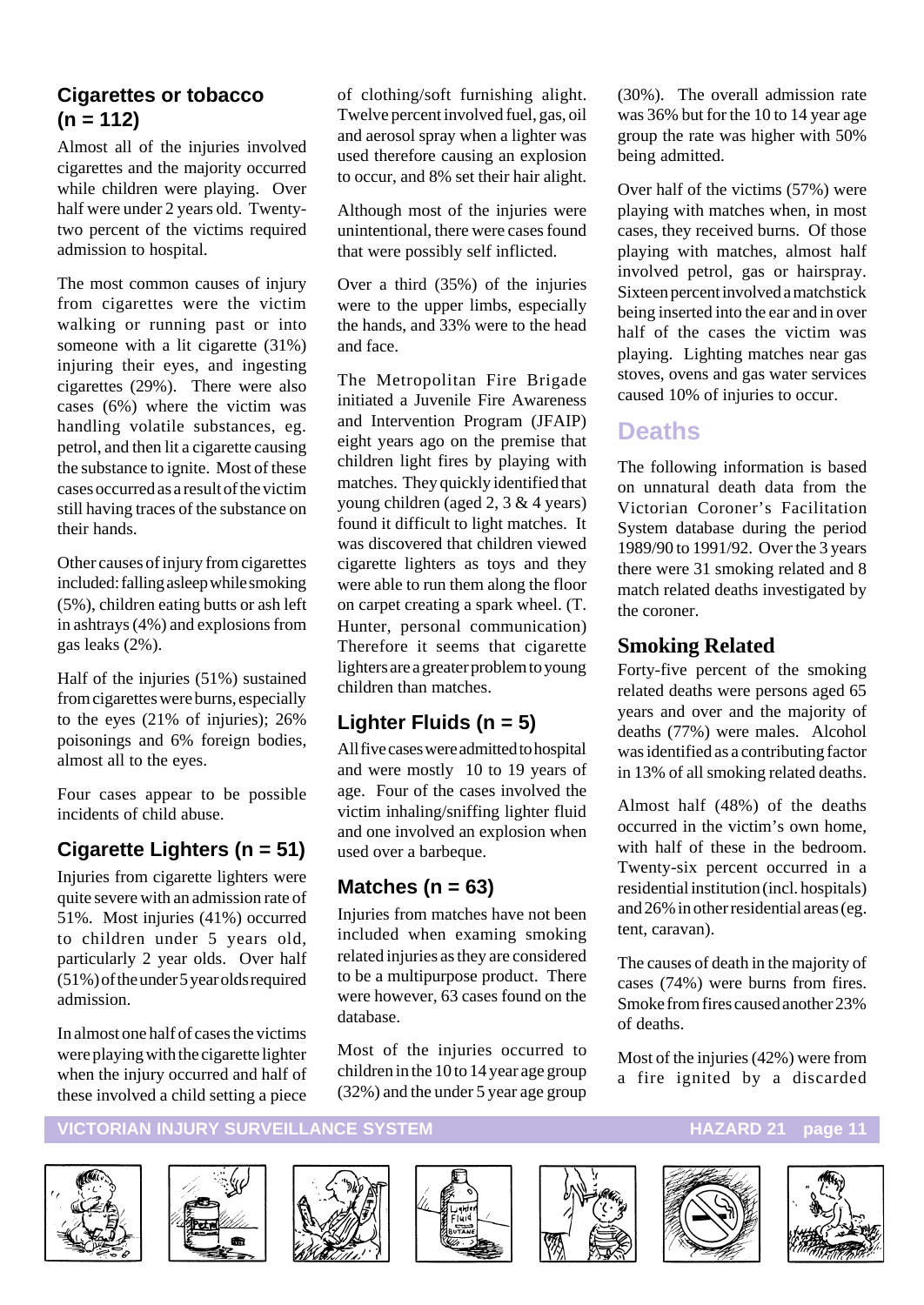smouldering cigarette and an additional 29% were caused when someone dropped a cigarette on falling asleep. Cigarette lighters were the cause in 16% of deaths and almost all of the cases involved a child under 5 years old playing with the lighter. One of these cases involved the victim inhaling the gas from a cigarette lighter.

#### **Match Related**

Of the eight cases of deaths related to matches, 6 occurred in the same incident and 2 in one other. The fire in the first group was started with matches, but unfortunately no other details were supplied. The second was started by either a burning match or a smouldering cigarette igniting a cushion.

#### **References**

Commander Terry Hunter, Officer in Charge, Fire Prevention Department, Metropolitan Fire Brigade, (personal communication), 1994.

\* Research Assistant, Monash University Accident Research Centre

#### **Child Resistant Figure 3 Cigarette Lighter**



#### **Prevention**

- 1. Child Resistant Cigarette Lighters. (See Figure 3.) These are mandatory in the U.S. and the Cricket brand is available in many supermarket outlets in Australia. Australian regulations may be required for widespread uptake in this country.
- 2. Cigarette lighters and matches must be very carefully used so as to restrict access to children. A child resistant matchbox which has been developed in the U.K. could be introduced to limit access to matches by children. (T. Hunter, personal communication)
- 3. Smoke detectors may alert victims to fires before injuries are inflicted.
- 4. Prevention of smoking will reduce exposure to the risks described above.
- 5. Self extinguishing cigarettes developed in the USA which do not remain alight unless puffed regularly could reduce the risk of fires from discarded cigarettes.













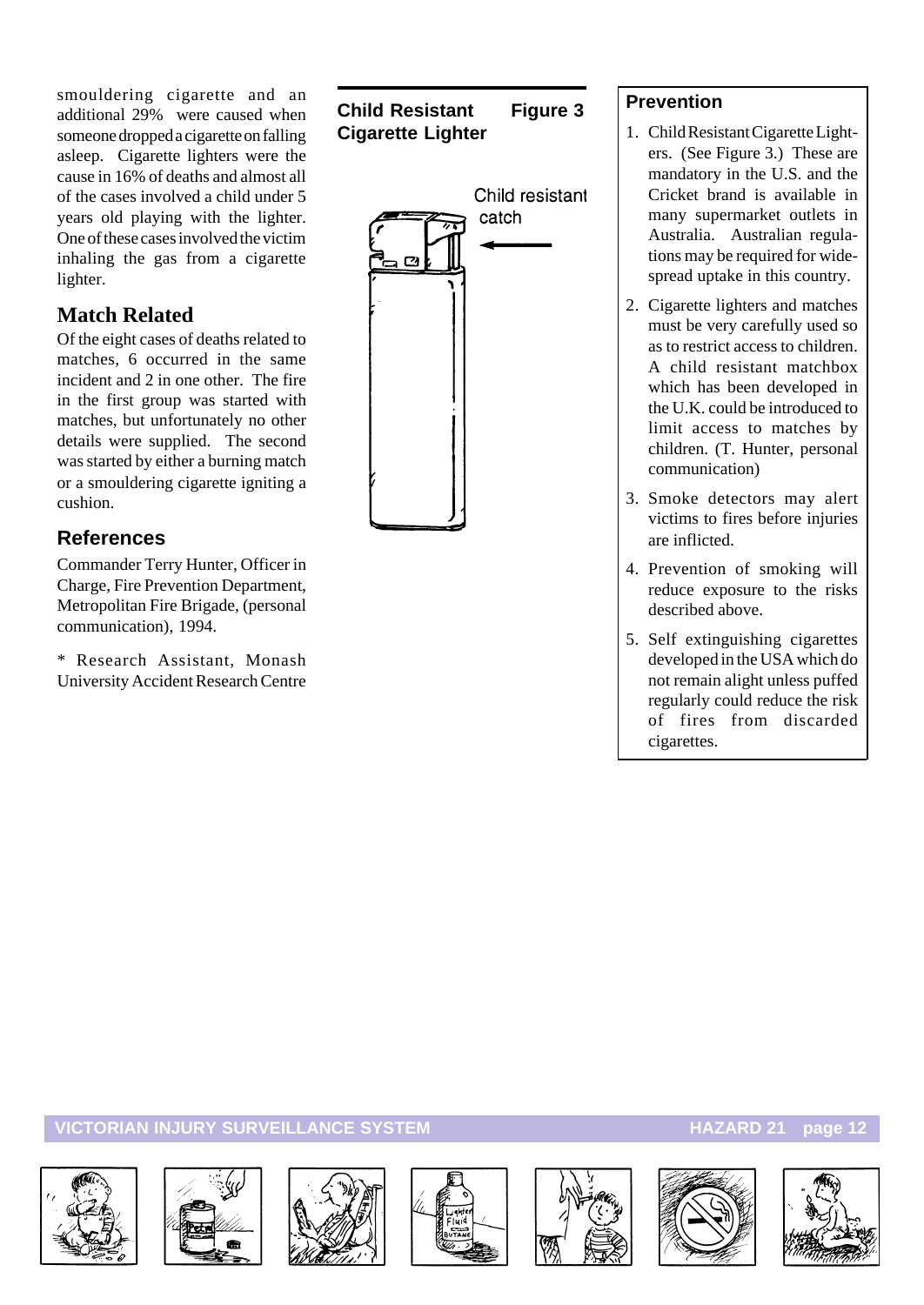

# **HAZARD VOLUME 2**

## **Victorian Injury Surveillance System**

A second bound volume of *Hazard*, editions 11-20 plus a special Latrobe Valley edition on surveillance and prevention will be available in January 1995. Additional copies of volume 1 are still available at a cost of \$10-.

Printing was funded by the Victorian Health Promotion Foundation. A handling and postage fee of \$20- applies for this second volume.

Please see the enclosed form for ordering details.

# **"INJURY RESEARCH AND PREVENTION: A TEXT" Editors: Joan Ozanne-Smith & Fiona Williams**

Monash University Accident Research Centre will shortly release the latest Australian text on injury research and prevention! Twenty authors, all experts in their field, have contributed 21 chapters and have provided up-to-date information on a range of topics, including:

#### research methodology and principles of injury prevention

epidemiology, role of statistics in injury research, strategies for injury reduction, Australian injury data and the cost of injury

#### specific injury problems and their prevention

road trauma, rural, intentional, sports, occupational and child injury, falls among older people, consumer safety

#### ♦ **countermeasures and implementation strategies**

developing injury countermeasures, community-based injury prevention, institutionalisation and policy change, role of state health departments and the legal system in injury prevention, national health goal and targets

#### evaluation

general issues, types of evaluation and design issues in evaluation

**Authors:** Max Cameron, Erin Cassell, Lesley Day, Caroline Finch, Brian Fildes, James Harrison, Mark Hennessy, Graeme Johnstone, Tore Larsson, Geoff Lavender, Jerry Moller, Terry Nolan, George Rechnitzer, Ian Scott, Jenny Sherrard, Peter Thompson, Paul Vear, Peter Vulcan, Eric Wigglesworth.

**Cost:** \$27.50 inc. postage & handling (please use order form enclosed). (Course participants and authors will receive the book automatically)

**Enquiries:** Fiona Williams / Christina Leong (03) 903-2880













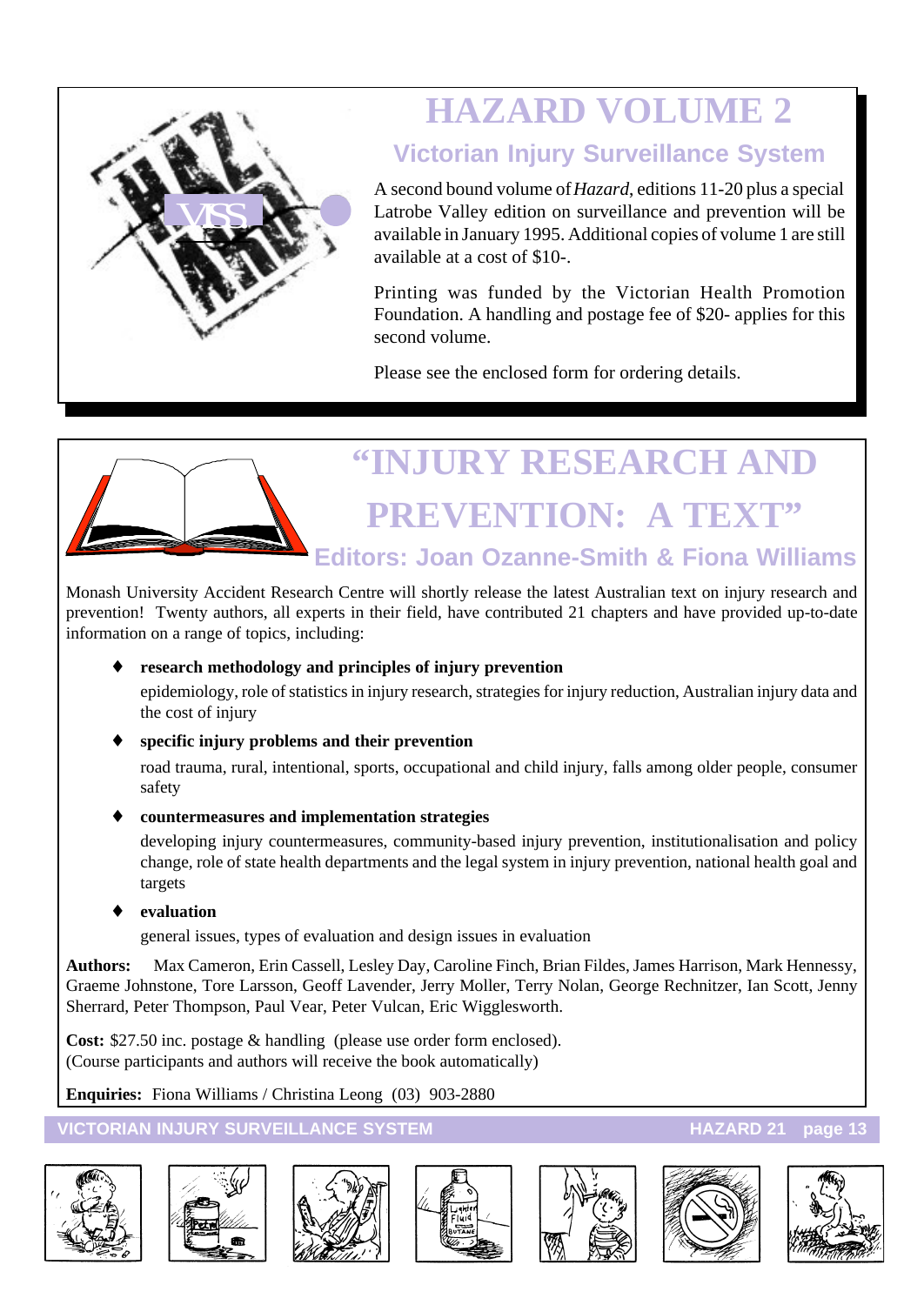# - INDEX -

| <b>Subject</b>    | <b>Edition</b> | <b>Pages</b> |
|-------------------|----------------|--------------|
|                   |                |              |
|                   |                |              |
| <b>Bicycles</b>   |                |              |
|                   |                |              |
|                   |                |              |
|                   |                |              |
| <b>Burns</b>      |                |              |
|                   |                |              |
|                   |                |              |
|                   |                |              |
|                   |                |              |
|                   |                |              |
|                   |                |              |
| Dogs              |                |              |
|                   |                |              |
|                   |                |              |
|                   |                |              |
|                   |                |              |
|                   |                |              |
|                   |                |              |
|                   |                |              |
|                   |                |              |
|                   |                |              |
|                   |                |              |
|                   |                |              |
|                   |                |              |
| Latrobe Valley    |                |              |
|                   |                |              |
|                   |                |              |
|                   |                |              |
|                   |                |              |
|                   |                |              |
|                   |                |              |
|                   |                |              |
|                   |                |              |
|                   |                |              |
|                   |                |              |
|                   |                |              |
|                   |                |              |
|                   |                |              |
|                   |                |              |
|                   |                |              |
|                   |                |              |
| <b>Sports</b>     |                |              |
|                   |                |              |
|                   |                |              |
|                   |                |              |
|                   |                |              |
|                   |                |              |
|                   |                |              |
|                   |                |              |
| * Special edition |                |              |

#### VICTORIAN INJURY SURVEILLANCE SYSTEM















HAZARD 21 page 14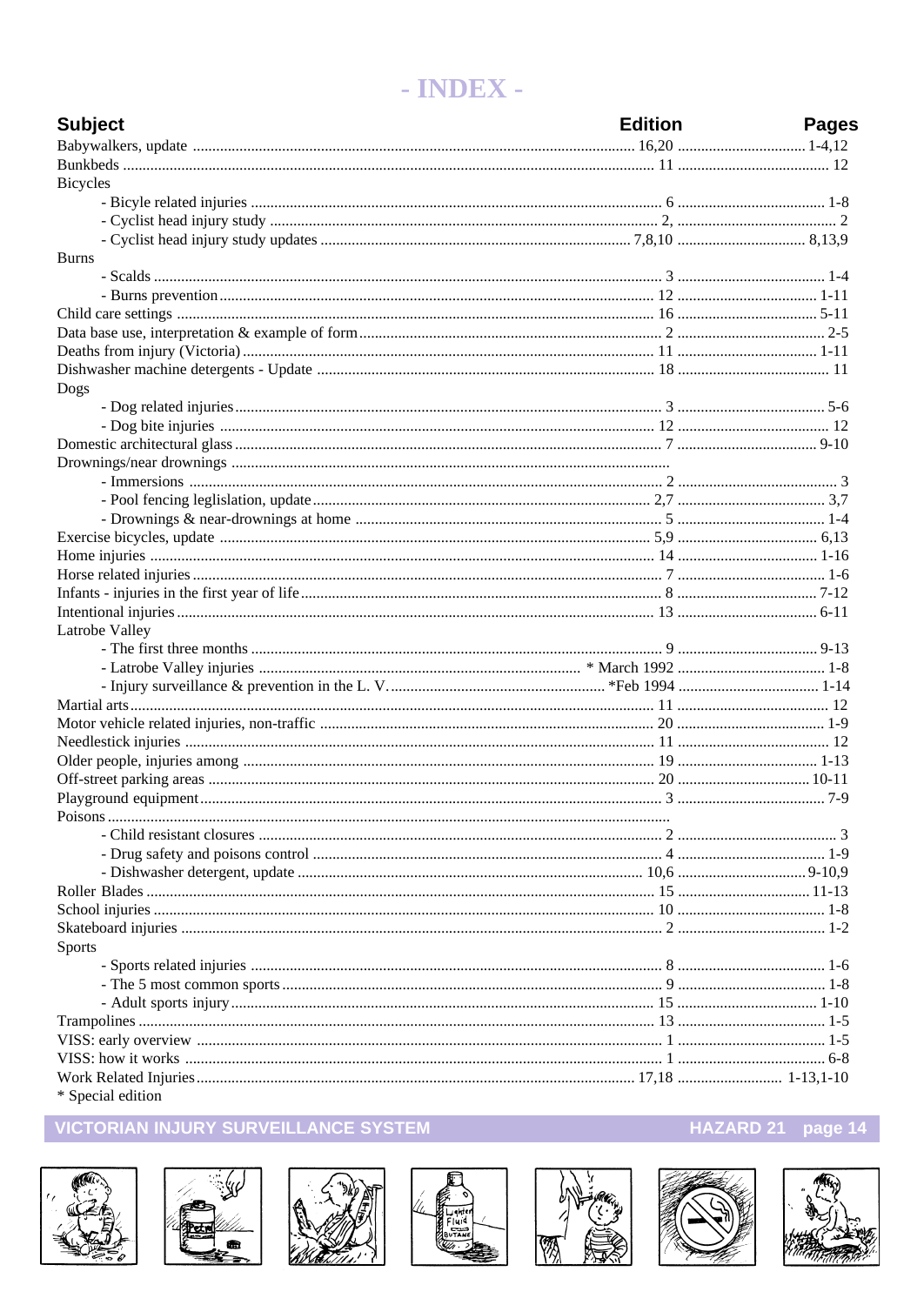# **VISS Staff**

| Director:                                             | Dr Joan Ozanne-Smith               |                           |  |  |
|-------------------------------------------------------|------------------------------------|---------------------------|--|--|
| Co-ordinators:                                        | Virginia Routley<br>Fiona Williams |                           |  |  |
| <b>Research Assistant:</b>                            | Karen Ashby                        |                           |  |  |
| <b>Administrative Assistant:</b> Christine Chesterman |                                    |                           |  |  |
| <b>Data Processors:</b>                               | Julia Palmer                       | Latrobe Regional Hospital |  |  |
| <b>Associate Director:</b><br>(Child Injuries)        | Dr Terry Nolan                     |                           |  |  |

# **General Acknowledgements**

#### **Participating Hospitals**

Royal Children's Hospital Latrobe Regional Hospital (Traralgon and Moe)

The contributions to the collection of VISS data by the director and staff of the Emergency Departments of these hospitals, other particpating clinicians, Medical Records Departments, and ward staff are all gratefully acknowledged. The surveillance system could not exist without their help and co-operation.

# **Coronial Services**

Access to coronial data and links with the development of the Coronial Service's statistical database are valued by VISS.

# **National Injury Surveillance Unit**

The advice and technical back-up provided by NISU is of fundamental importance to VISS.

# **How to Access VISS Data:**

VISS collects and tabulates information on injury problems in order to lead to the development of prevention strategies and their implementation. VISS analyses are publicly available for teaching, research and prevention purposes. Requests for information should be directed to the VISS Co-ordinators or the Director by contacting them at the VISS office.

# **VISS is located at:**

7th floor, Tower Building Monash University 26 Sir John Monash Drive Caulfield East

#### **Postal address:**

PO Box 197 Caulfield East Victoria 3145

#### **Phone:**

| Reception     | $(03)$ 903 2880                    |
|---------------|------------------------------------|
| Co-ordinators | $(03)$ 903 2885<br>$(03)$ 903 2886 |
| Director      | $(03)$ 903 2884                    |
| Fax           | $(03)$ 903 2882                    |